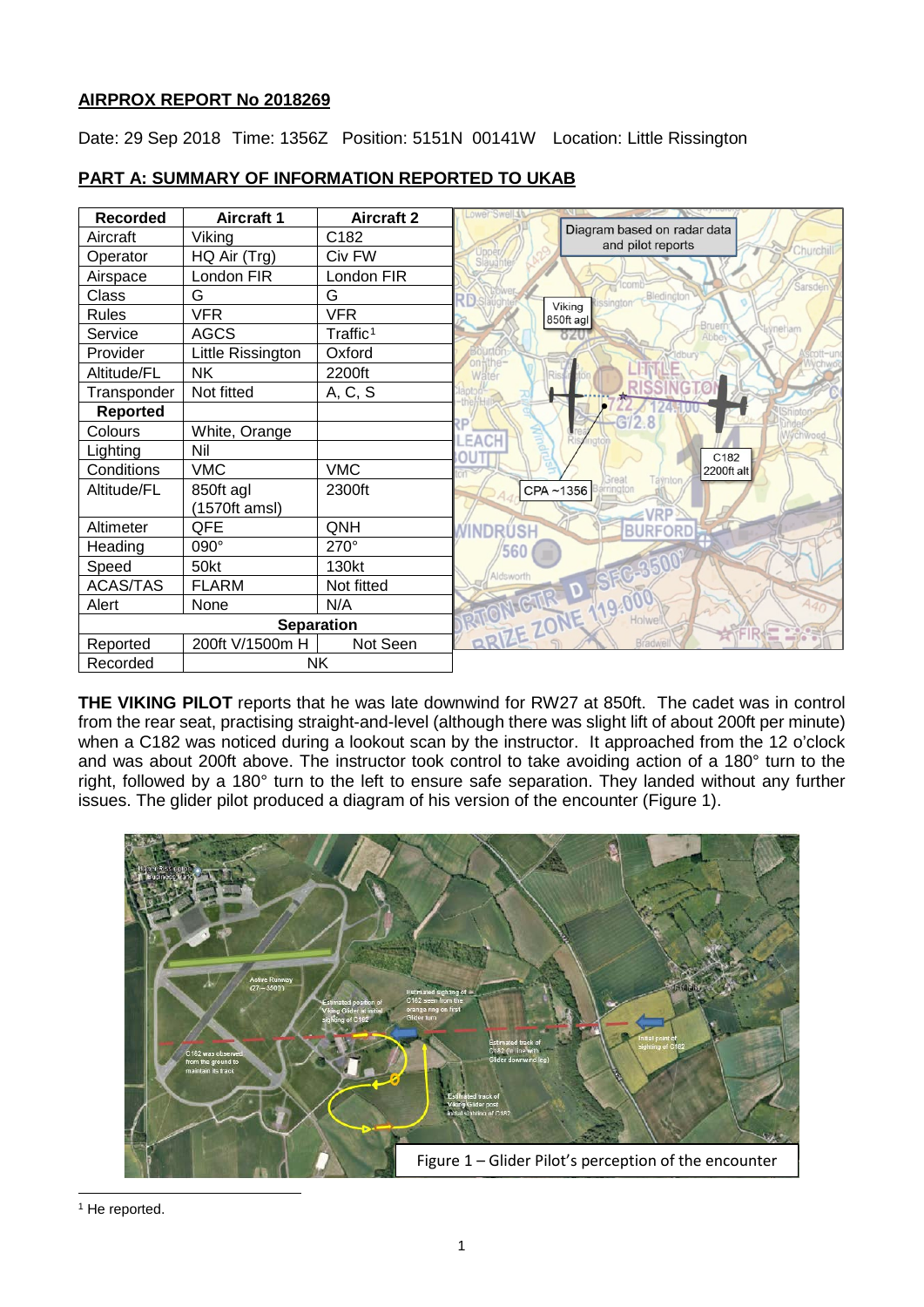With help from Brize ATC, the C182 was traced to Gloucester by the gliding centre and the pilot was contacted. He reported being a regular flyer in the area and had never before seen gliding activity at Little Rissington. He believed he was flying closer to 2000ft than the 1200ft suggested by the glider pilot and he suggested that he had not seen the glider. When advised not to fly over any airfield with a G on the chart below 2000ft agl, he appeared adamant that he was not in the wrong. The conversation ended politely, but later he phoned again to say that the 1:500,000 chart that he had did not show Little Rissington as a gliding site, with only military charts to hand, they could not contradict him.

He assessed the risk of collision as 'High'.

**THE C182 PILOT** reports that he was informed about the Airprox after landing. He noted that Little Rissington is shown on the charts as a 'government airfield' with no opening times and no ATZ. He stated that he always checks for NOTAMs for para or gliding activity and there was none for that day. He also commented that he had flown through the Little Rissington airspace earlier that day and there was no sign of activity then either. He believed he was receiving a Traffic Service from Oxford at the time and they had not informed him about any hazards on his flight path. [UKAB note: the C182 was squawking 7000 at the time of the incident and was therefore unlikely to have still been receiving a Traffic Service from Oxford because they would have allocated one of their own transponder codes had he been under a service.]

#### **Factual Background**

The weather at Brize was recorded as follows:

METAR EGVN 291350Z 23005KT CAVOK 16/04 Q1027 BLU NOSIG= METAR EGVN 291450Z 25005KT CAVOK 16/03 Q1025 BLU NOSIG=

Little Rissington's AIP entry at ENR 5.5-12 dated 24 May 2018 is as follows:

| LITTLE RISSINGTON GLIDER SITE (MIL), GLOS (AD) (W<br>AND T)<br>515200N 0014136W | Upper limit: 2000 FT<br>Lower limit: SFC | Phone: RAF 2 FTS 01400- Strictly PPR.<br>264526. Ops 637 VGS<br>01451-810078, 07786-<br>504892 (Mobile). | Freg: 124.100 MHz<br>(Rissington Radio).<br>Site elevation: 722 FT AMSL.<br>Hours: SR to SS+15 Fri, Sat,<br>Sun & PH or as notified by |
|---------------------------------------------------------------------------------|------------------------------------------|----------------------------------------------------------------------------------------------------------|----------------------------------------------------------------------------------------------------------------------------------------|
|                                                                                 |                                          |                                                                                                          | NOTAM.                                                                                                                                 |

#### **Analysis and Investigation**

#### **UKAB Secretariat**

l

The Viking and C182 pilots shared an equal responsibility for collision avoidance and not to operate in such proximity to other aircraft as to create a collision hazard<sup>[2](#page-1-0)</sup>. If the incident geometry is considered as head-on or nearly so then both pilots were required to turn to the right. An aircraft operated on or in the vicinity of an aerodrome shall conform with or avoid the pattern of traffic formed by other aircraft in operation<sup>[3](#page-1-1)</sup>.

Figure 2 is a screenshot from the NATS radars which shows the C182 indicating 2200ft altitude as it passes Little Rissington at the time of the incident. The glider cannot be seen on the radar.

<span id="page-1-0"></span><sup>2</sup> SERA.3205 Proximity. MAA RA 2307 paragraphs 1 and 2.

<span id="page-1-1"></span><sup>3</sup> SERA.3225 Operation on and in the Vicinity of an Aerodrome. MAA RA 2307 paragraph 15.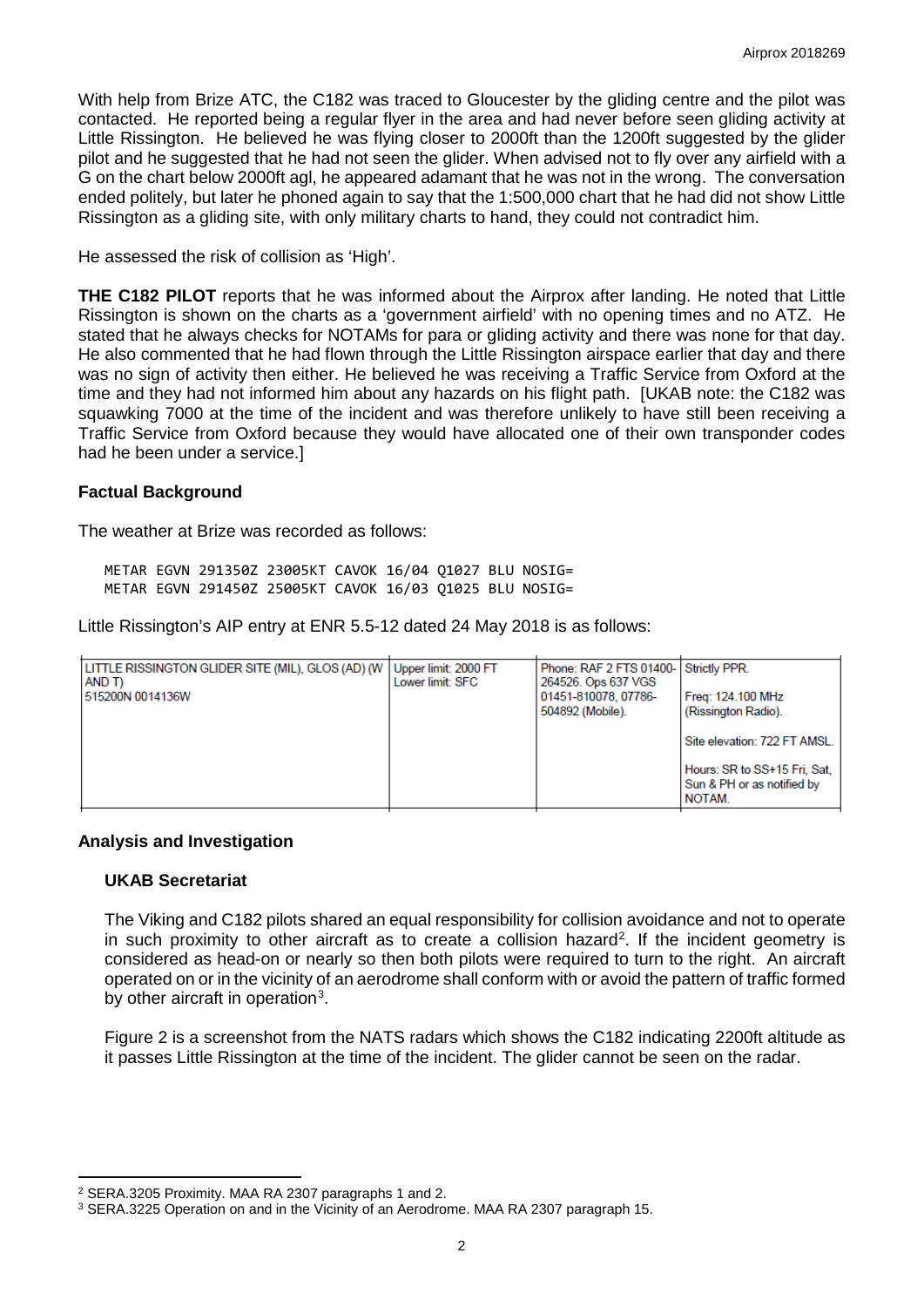

Figure 2: 1356:56

### **Comments**

### **HQ Air Command**

This Airprox occurred on a weekend, when activity at Little Rissington (LR) is at its highest. The UK AIP entry for LR states that the operating hours are 'SR to SS+15 Fri, Sat, Sun & PH or as notified by NOTAM' and gives the upper limit as 2000ft; however, it is not entirely clear whether this is AGL or AMSL. It is likely that the upper limit is AGL as the AIP entry also provides the site elevation and clarity has been sought in this regard from the publishers of the UK AIP, but it seems that there is room for interpretation thus it is entirely possible to fly below the upper limit of the site whilst believing that one is above it. That said, it is clearly printed on the CAA VFR chart that the top height of the winch launch is 2800ft, and so there is always the possibility of encountering gliders and/or the winch cable up to the vertical limit quoted in the UK AIP; in this case the Cessna pilot was recorded as flying at an altitude of 2200ft.

The glider was not visible on primary or secondary radar so there was no opportunity for the Oxford controller to provide TI, thus defeating the ATS barrier. This left see-and-avoid as the only means to avoid MAC. The glider pilot noticed the Cessna '*about 200ft above*' and took appropriate action to increase lateral separation. The Cessna pilot makes no mention of seeing the glider; indeed, he states that this was the second time that day that he had transited the airspace and had seen no sign of activity on his first transit, which may have led him to believe that LR was inactive that day (but that was not the case).

This Airprox reinforces the need to understand the airspace in which one is operating and also the limitations of a surveillance-based Air Traffic Service. Furthermore, if no activity is seen in the vicinity of a certain site, that does not mean that nothing is operating there.

# **Summary**

An Airprox was reported when a Viking and a C182 flew into proximity at 1356hrs on Saturday 29<sup>th</sup> September 2018. Both pilots were operating under VFR in VMC, the Viking pilot was in receipt of an AGS and in the visual circuit, the C182 was probably not in receipt of an ATS.

# **PART B: SUMMARY OF THE BOARD'S DISCUSSIONS**

Information available consisted of reports from both pilots, radar photographs/video recordings and reports from the appropriate operating authority.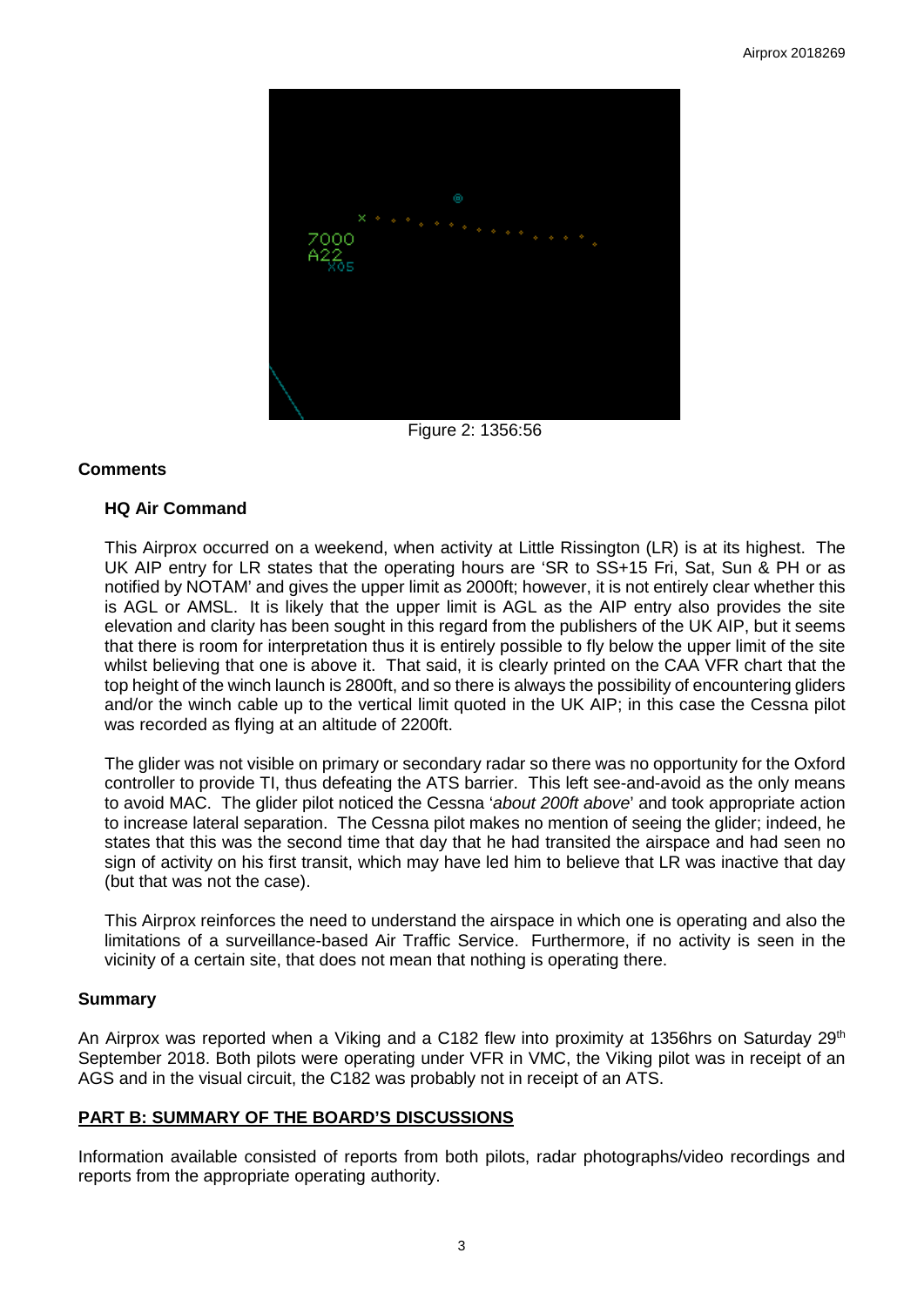The Board first looked at the actions of the Viking pilot. Noting that he was instructing a student in the visual circuit and was not necessarily expecting to see traffic in the opposite direction, the Board wondered whether his surprise and perhaps consternation in seeing the other aircraft had caused him to assess it as being much closer than it actually was. The radar indicated that the C182 was at 2200ft amsl (about 1500ft agl) and therefore about 700ft above the glider pilot's own aircraft; this was considerably higher than the glider pilot's estimation of it being only 200ft above him. Notwithstanding this separation, even if it had been only 200ft above, gliding members were quite surprised at his subsequent avoiding action and couldn't understand why he would turn through 180°, which would then put the traffic behind him and out of sight. They commented that a right and then left 90° turn should have been sufficient avoiding action, and that this would also have ensured that he kept his landing options open rather than turning to face the wrong way downwind when he was at only 850ft in the circuit. Ultimately, they wondered whether this seeming overreaction was also indicative of his startlement at seeing the C182 when he did not expect to.

Turning to the C182 pilot, the Board acknowledged that the charts displayed Little Rissington in a different way to other pure gliding sites. Whilst a site with gliding as its primary activity would normally have the 'G' in the centre of the circle, airfields with other uses beyond just gliding were often indicated with the 'G' in the bottom right of the circle; this was the same for civil or military sites where gliding was the secondary activity. For Little Rissington, the 'G' indicating gliding activity was clearly visible in the bottom right of the circle, together with an indicated maximum winch-launch altitude of 2800ft, which takes into consideration the height of the ground.

With regard to activity levels, the Board noted that there had not been much military gliding activity at Little Rissington over the past 18 months, and wondered whether perhaps the C182 pilot had become somewhat complacent by having not seen any activity there for some time. Of more concern, his comments seemed to indicate a certain lack of pre-flight planning in that he was not aware of Little Rissington as a gliding site. That being said, the Board felt that there was a degree of abstruseness concerning the information available for glider sites within the UK AIP, which listed military gliding sites separately to civilian ones. Furthermore, the entries for upper limits simply stated a number (e.g. the Little Rissington entry stated the upper limit was 2000ft), but not overtly whether that was height (agl) or altitude (amsl) – in fact the figure is height (agl), but this is not immediately obvious; those reading the AIP could easily confuse this with altitude (amsl) and believe that they were flying above a site's maximum altitude when they were not. Despite these ambiguities, the Board felt that sufficient information was available for the C182 pilot to know that Little Rissington was an active gliding site. GA members commented that for those pilots in any doubt, electronic navigation aids such as SkyDemon had warnings about gliding sites that automatically popped up as they were approached.

Notwithstanding, the radar recordings showed that, in the event, the C182 pilot had remained to the south of the glider site and was 700ft above the actual visual circuit and therefore the pattern of traffic. Whilst members thought that he would have been better placed to avoid the glider site by a greater margin, they acknowledged that there was no ATZ as such for gliding sites and, although pilots were strongly advised to avoid flying through the overhead and the winch launch (which he did), there were no avoidance criteria as such for gliding sites other than to *'conform with or avoid the pattern of traffic formed by other aircraft in operation'*. In being 700ft above the pattern of traffic and not overhead the site, it could be argued that the C182 pilot had complied with this requirement.

Turning to the cause of the Airprox, the Board quickly agreed that the Viking pilot was concerned by the proximity of the C182. In assessing the risk, with about 700ft separation, the Board assessed that there had been no risk of collision. Notwithstanding, a brief discussion followed as to whether or not safety had been degraded given the incident's proximity to the glider site. In the end, by a small majority, the Board decided that the geometry and separation of the two aircraft was such that normal safety standards had pertained, Category E.